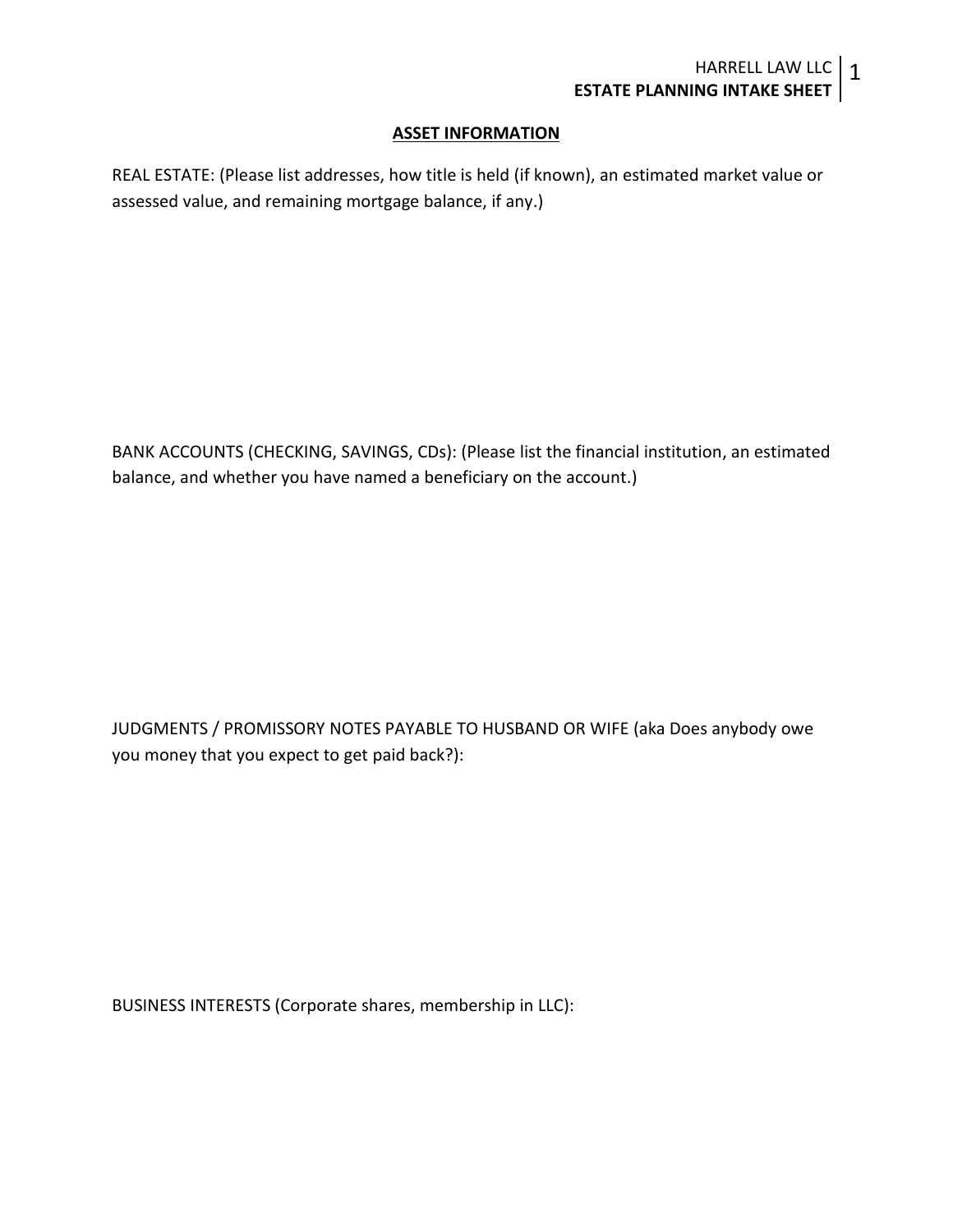RETIREMENT ASSETS (IRAs, Pensions, SEPs, 403b and 401k): (Please list institution, estimated balance, and named beneficiaries, if any.)

INVESTMENT AND BROKERAGE ACCOUNTS: (If separate from above, please list institution, estimated balance, and named beneficiaries, if any.)

LIFE INSURANCE: (Please list policy owner, amount of coverage, and beneficiary.)

OTHER ASSETS (VEHICLES, BOATS, RVS, TRAILERS, COIN/STAMP COLLECTIONS, ARTWORK) – (Please provide Year/Make/Model if applicable, plus an estimated value and any loan balance.)